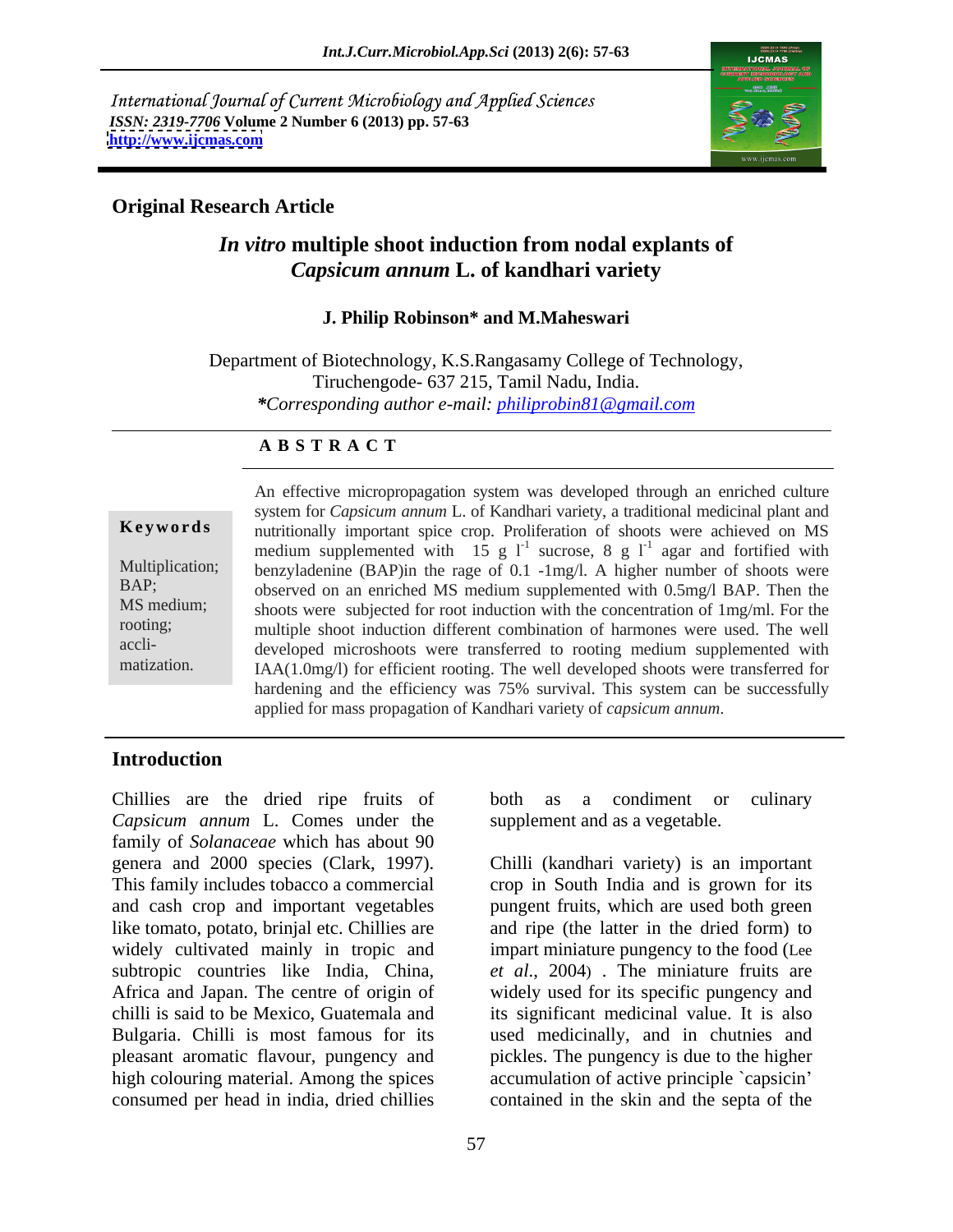technique for the rapid multiplications and for the crop improvement of medicinal and

treat a wide range of afflictions, including supplemented with 0.8% agar, 3% Sucrose psoriasis, and kidney disorders

number of fundamental and applied with the maximum shootlets formed from used globally for the exits conservation of plants (Kale, 2005) . In the present study aims the conservation and rapid **Result and Discussion** multiplication of miniature chilli variety<br>for its utilization Seeds which for its utilization. Seeds which shown for *in vitro* 

The plants for this study Kandhari variety of Chilli were collected from Chilli are grown in *in vitro* were utilized for *In* cultivated region of Erode district of *vitro* cultivation studies. (Fari *et al.*, Tamilnadu A clonal stock were 1990). The high frequency of germination Tamilnadu. A clonal stock were 1990). The high frequency of germination maintained in the experimental garden of was rec K.S.Rangasamy College of Technology, Trichengode. The *in vitro* seed regeneration of chilli by Zhao *et al.*, germination was achieved on MS basal media. Previously the media was sterilized at 121ºC with 15 psi for 15 minutes. The cotton bed method was used with water and MS media for *in vitro* regeneration of of plantlets from the collected seeds of Kandhari variety. All the materials used in culture work must be free from microbes.<br>achieved on auxillary bud explants. Media This is achieved by one of the following approaches flame sterilization, wiping

fruit. Tissue culture is an important with 70% ethanol and other surface with 70% ethanol and other surface sterilants.

aromatic and horticulturally important The Shoot tip and nodal region of in vitro crops. derived plantlets were collected for the The members of *Capsicum annuum* have surface sterilised seeds were transferred in been commonly used to various cultures to Murashige and Skoog (MS) medium bronchitis, arthritis, diabetes, fatigue, and and 1% myoinositol. The pH of the sore throats. They have also been used to medium was adjusted to 5.7 and the relieve the symptoms of migraines, colds, maximum growth of plantlets was *In vitro* **propagation** varying concentrations of BAP, IAA and Plant cell and tissue culture has become a carried out with the shoot tip and the nodal major tool in the study of an increasing part of the plants. Then it was optimized programs in plant science(Rolando et al., the subcultured excised shoot tips. The 2010) .Tissue culture techniques are being maximum shoot length and internodes induction of multiple shooting. The supplemented with 0.8% agar, 3% Sucrose observed and it was sequentially subcultured in the media containing NAA. Then subculturing process was with the maximum shootlets formed from were determined.

## **Result and Discussion**

**Materials and Methods** At the 15<sup>th</sup> day seeds were germinated and Seeds which shown for *in vitro* regeneration were responded successfully. by the  $20<sup>th</sup>$  day the maximum rate of <sup>th</sup> day the maximum rate of growth were achieved. The plants which are grown in *in vitro* were utilized for *In vitro* cultivation studies. (Fari *et al*., 1990).The high frequency of germination was recorded on MS basal media, similar was achieved in *in vitro* regeneration of chilli by Zhao *et al*., (2003).

> In *capsicum* both apical and all nodal segment were used as primary explants, nodal explant is the most commonly used explant for producing micro shoots (Gunay *et al*., 1978). In present study high frequency of multiple shoot induction was achieved on auxillary bud explants. Media supplemented with 0.5mg/l BAP and 1.5mg/l of KIN shows high frequency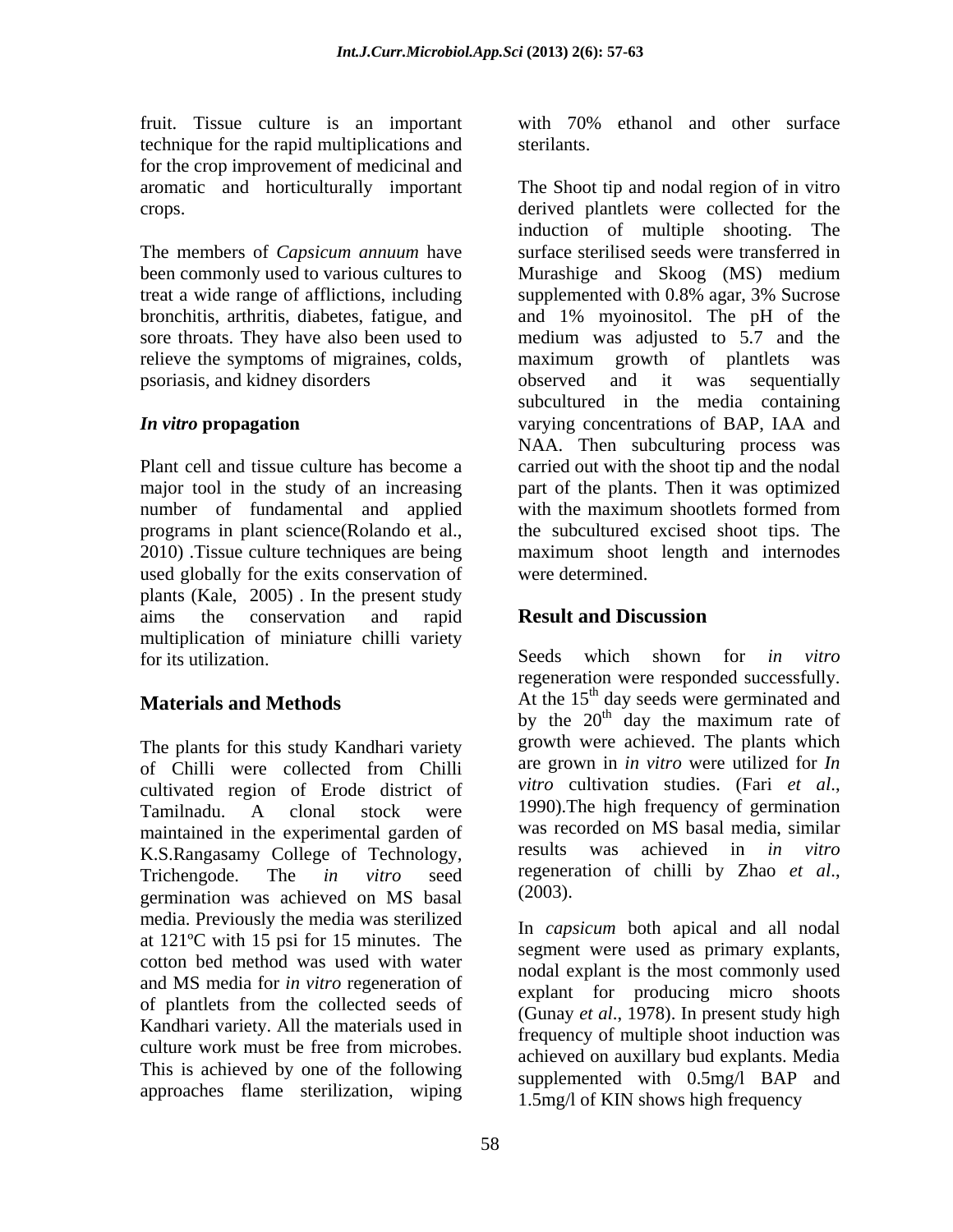| $ -$<br>Harmone | Total no of   | No.of explants | Percentage of       | $M \pm SD$       |
|-----------------|---------------|----------------|---------------------|------------------|
| BAP(mg/1)       | explants      | responded      | responding cultures |                  |
|                 | 50            |                | 48%                 | $2.16 \pm 1.158$ |
| U.Z             | 50            |                | $70\%$              | $2.40 \pm 1.130$ |
| 0.3             | 50            |                | 82%                 | $3.31 \pm 2.198$ |
| $0.4^{\circ}$   | 50            |                | 76%                 | $2.26 \pm 1.114$ |
| 0.5             | 50            |                | 96%                 | $4.48 \pm 3.292$ |
| 0.6             | 50<br>U       |                | 68%                 | $2.98 \pm 2.341$ |
| U.1             | 50            |                | 58%                 | $1.46 \pm 1.198$ |
| U.X             | 50            |                | 68%                 | $2.83 \pm 2.106$ |
|                 | 50            |                | $80\%$              | $3.09 \pm 2.347$ |
|                 | 50<br>$\cdot$ |                | 64%                 | $2.67 \pm 2.159$ |

**Table.1** Effect of BAP on multiplication of shoots per shoot tip cultured on MS media

 **Figure.1** Effect of different concentration of BAP on multiplication of shoots

# **Effect of different concentration of BAP** on multiplication of shoots



**Table.2** Effect of BAP and NAA on multiplication of shoots per shoot tip as explants

| Concentrion of<br>harmone (mg/l)<br>BAP NAA                    | Total no of<br>explants | No.of<br>explants<br>responded | Percentage of<br>responding cultures | $M \pm SD$       |
|----------------------------------------------------------------|-------------------------|--------------------------------|--------------------------------------|------------------|
| 0.5<br>0.5                                                     |                         |                                | 64%                                  | $3.27 \pm 2.742$ |
| 1.0<br>0.5                                                     |                         |                                | 700                                  | $3.16 \pm 2.483$ |
| $1\leq$<br>$\bigcap$ 5<br>U.J<br>$\mathbf{1} \cdot \mathbf{1}$ |                         |                                | 88%                                  | $4.45 \pm 3.946$ |
| 2.0<br>$\Omega$ 5<br>$\mathsf{U}.\mathsf{U}$                   |                         | $\sim$                         | 46%                                  | $2.54 \pm 2.06$  |
| 25<br>05<br>$\sim$<br>$\mathsf{v}.\mathsf{v}$                  | $\sim$                  |                                | $\sim$ $\sim$ $\sim$<br>30/0         | $1.78 \pm 1.53$  |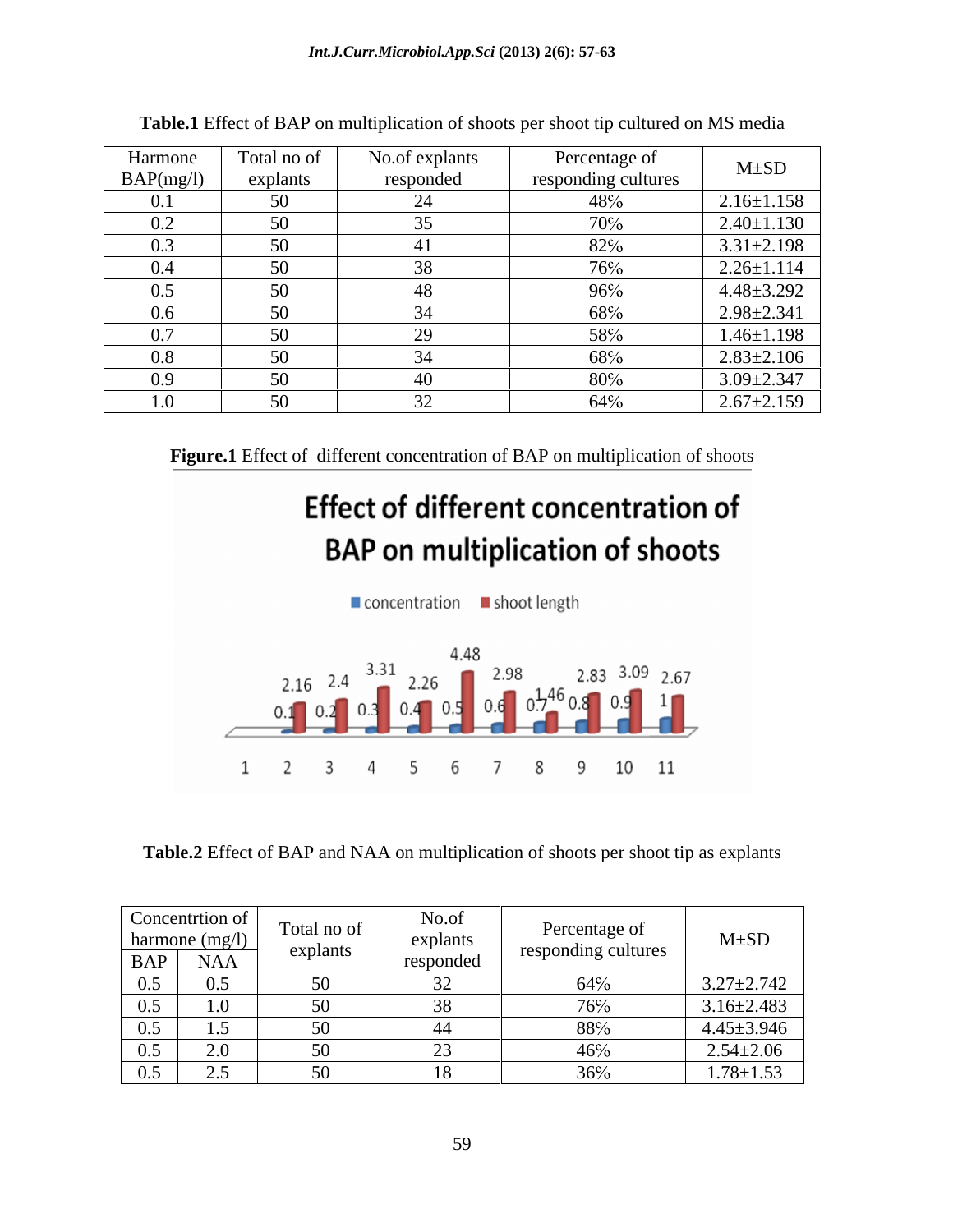| Harmone<br>(mg/l)<br>BAP KIN                                       | explants   | responded | Total no of   No.of explants   Percentage of cultures  <br>responding | $M \pm SD$       |
|--------------------------------------------------------------------|------------|-----------|-----------------------------------------------------------------------|------------------|
| 0.5<br>$\vert 0.5 \vert$                                           | - 50       |           |                                                                       | $3.48 \pm 2.651$ |
| $0.5$ 1.0                                                          | $\sim$     |           |                                                                       | $3.14 \pm 2.63$  |
| $\begin{array}{ c c c c c } \hline 0.5 & 1.5 \\\hline \end{array}$ |            |           |                                                                       | $4.66 \pm 3.254$ |
| $0.5$ 2.0                                                          | $\vert$ 50 |           |                                                                       | $2.87 \pm 2.16$  |
| 0.5<br>2.5                                                         | $\vert$ 50 |           | 20 <sup>o</sup><br>$30\%$                                             | $2.38 \pm 1.59$  |

| <b>Table.3</b> Effect of BAP and KIN on multiplication of shoots per shoot tip as explants |
|--------------------------------------------------------------------------------------------|
|--------------------------------------------------------------------------------------------|

**Figure.2** Effect of BAP and KIN on multiplication of shoots per shoot tip as explant



**Table.4** Effect of BAP and IBA on multiplication of shoot per shoot tip as explants

|     | Concentration of<br>$\begin{array}{c c}\n\text{harmonic (mg/l)} \\ \hline \text{BAP} & \text{IBA}\n\end{array}$ | Total no of<br>explan | No.of explants<br>responded | Percentage of<br>responding cultures | $M \pm SD$       |
|-----|-----------------------------------------------------------------------------------------------------------------|-----------------------|-----------------------------|--------------------------------------|------------------|
|     |                                                                                                                 |                       |                             |                                      |                  |
| 0.5 | 0.5                                                                                                             |                       | سد                          | 50%                                  | $3.83 \pm 2.492$ |
| 0.5 | 1.0                                                                                                             | $\sim$                | $\mathbf{1} \cup$           | 36%                                  | $3.36 \pm 2.571$ |
| 0.5 | $\cdot$                                                                                                         |                       | 44                          | 88%                                  | $4.57 \pm 3.635$ |
| 0.5 | $\sim$ $\sim$                                                                                                   | $\sim$ $\circ$        |                             | 54%                                  | $3.68 \pm 2.051$ |
| 0.5 | $\overline{\phantom{m}}\,$                                                                                      |                       | $\sim$ $\sim$               | 74%                                  | $3.24 \pm 2.856$ |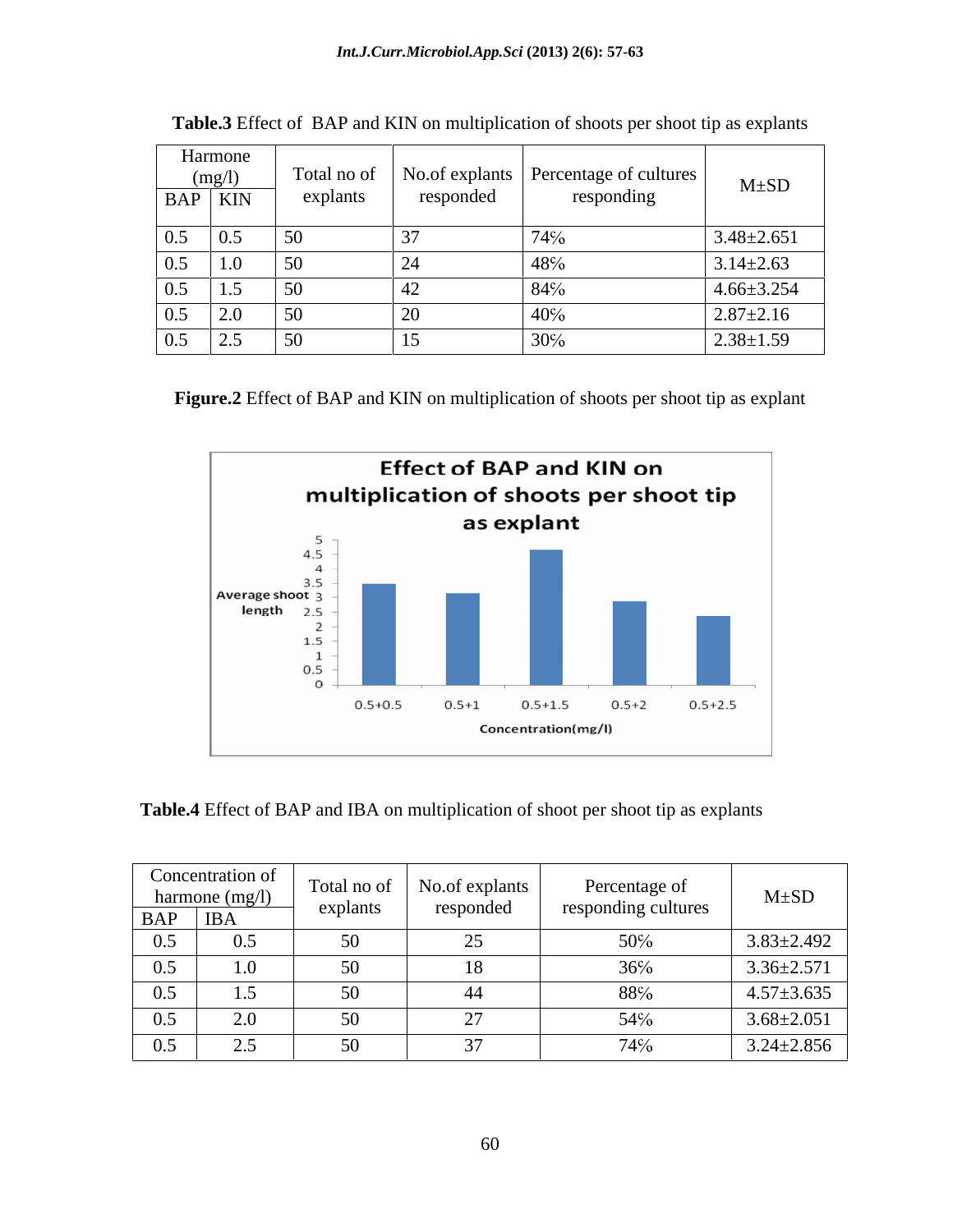| Harmone         | Total no of   | No.of explants                  | Percentage of       | $M \pm SD$       |
|-----------------|---------------|---------------------------------|---------------------|------------------|
| IAA(mg/l)       | explants      | responded                       | responding cultures |                  |
| $0.2\,$         | 50            | 18                              | 36%                 | $1.65 \pm 0.986$ |
| 0.4             | 50            | $\Omega$                        | 46%                 | $2.26 \pm 2.187$ |
| 0.6             | 50            | 36                              | 72%                 | $4.45 \pm 3.685$ |
| $0.8\,$         | 50            | $\Omega$<br>$\angle \angle$     | 44%                 | $2.98 \pm 2.602$ |
| 1.0             | 50            | ∸                               | 90%                 | $6.12{\pm}5.062$ |
| $1 \cap$<br>1.2 | 50            | $\sim$ $\sim$<br>$\overline{a}$ | 42%                 | $3.35 \pm 2.517$ |
| 1.4             | 50            | $\Omega$                        | 58%                 | $4.43 \pm 3.253$ |
| 1.6             | $50 -$<br>JV. | 1 <sub>O</sub><br>18            | 36%                 | $3.62 \pm 2.163$ |
| 1.8             | 50            |                                 | 28%                 | $2.54 \pm 1.967$ |
| 2.0             | 50            | $\sim$                          | 54%                 | $3.62 \pm 2.385$ |

**Table.5** Effect of IAA on root induction per shoot tip cultured on MS medium

**Figure.3** Effect of IAA on induction of roots in the microshoots

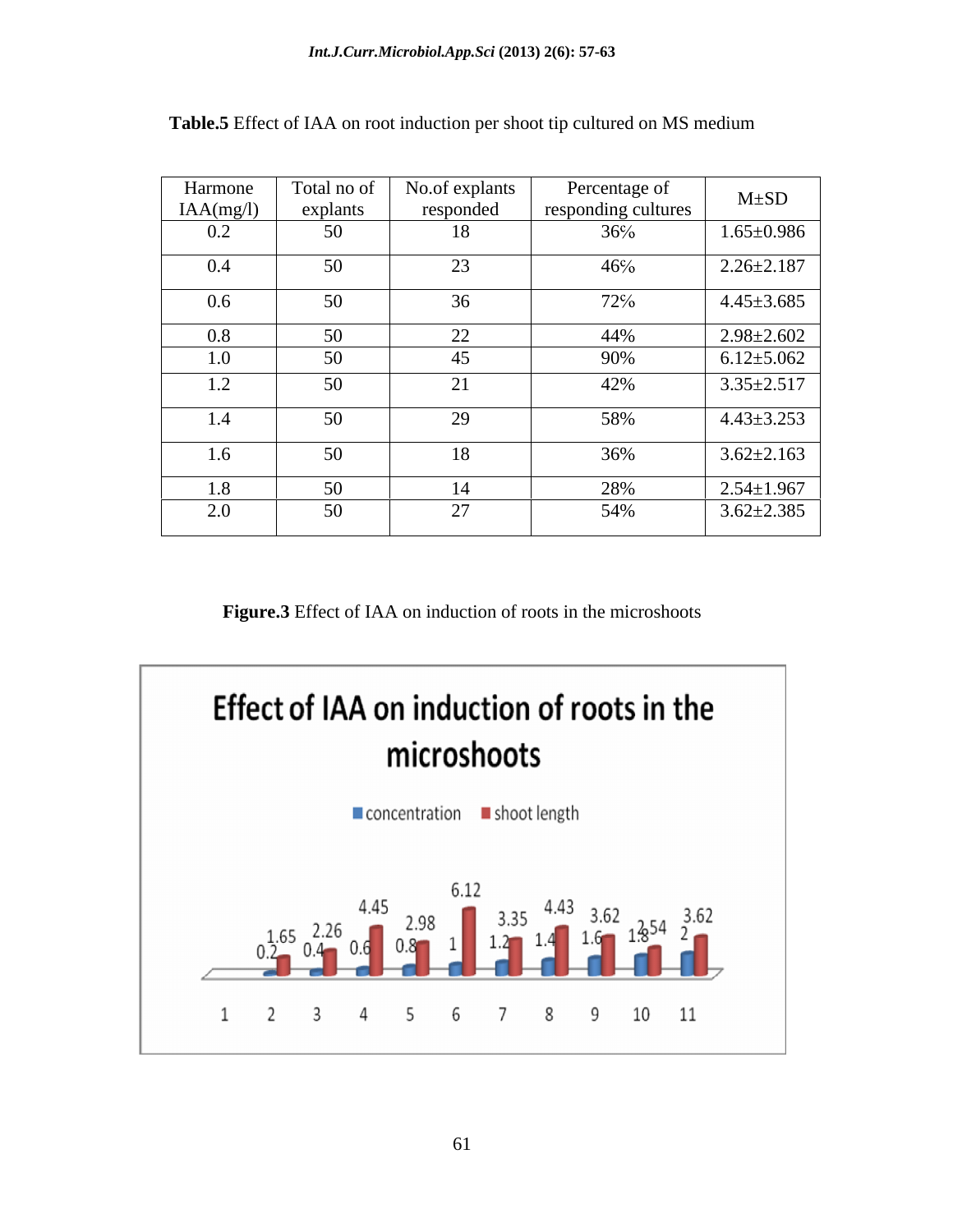(84%) of multiple shoot induction (Table- 3). These results were in accordance with

The well rooted developed plantlets were transferred to the potting mixture in the ratio of sand:soil:farmyard manure on 1:1:1 ratio. The 70% of germination in Chilli pepper (Capsicum annuum percentage was recorded. L.). Actahorticult. 280:131-134.

In the present study an efficient and plant regeneration from hypocotyls reproducible protocol for standardization for the multiplication of kandhari variety of chilli were cultivated and formulated comparatively efficient and reproducible direct shoot induction system has been worked out utilizing nodal and apical bud explants. Root induction was performed to increase the efficiency of kandhari variety. The study revealed that apical buds and nodal segments per explants were S.G. Yang and Harn, C.H. 2004. A achieved in *Capsicum annum* L. on MS medium supplemented with BAP (0.5mg/l) and IAA(1.0 mg/l).The *in vitro* grown microshoots were successfully 50-58. developed and it was transferred to potting mixture in the ratio of sand: soil: farmyard manure *Agrobacterium* induced gall formation

The authors are acknowledging the founder and chairman of KSR group of encouragement and support. Lohi.Capsicum and Eggplant.

Aniel Kumar, O., T. Rupavati and Subba Induction and Plant Regeneration from  $\mathbb{R}^{11}$ ,  $\mathbb{R}^{11}$ ,  $\mathbb{R}^{11}$ ,  $\mathbb{R}^{11}$ ,  $\mathbb{R}^{11}$ ,  $\mathbb{R}^{11}$ Nodal Explants of Chili Peppers

(*Capsicum annum* L.). Asian. J. Exp .Biol. Sci. 2(3): 517-5202.

- (Liu *et al.,*1990). Clark, M.S., 1997. Plant Molecular Acclimatization **Acclimatization** Springerverlag, Berlin, Biology -A laboratory Manual, Springerverlag, Berlin, Heidlberg.17:147-149.
	- Fari, M., Z. Tury, F., Esillag and Peredia, B. 1990. Comparative studies on *in vitro* regeneration of seedling explants in Chilli pepper (*Capsicum annuum*
	- Gunay, A.C., and Rao, P.S. 1978. *In vitro*  plant regeneration from hypocotyls and cotyledon explants of red pepper (*Capsicum*) . Plant. Sci. Lett..11:. 365- 372.
	- Kale, V.P., 2005. *In vitro* studies in capsicum (*Capsicum annuum* L.). Indian. J. Gene. 65(4):.329-330.
	- Lee, Y.H., H.S. Kim., J.Y. Kim., M. Jung., Y.S. Park., J.S. Lee., S.H. Choi., N.H. Her., J.H. Lee., N.I.Hyung., C.H. Lee., new selection method for Pepper transformation: callus-mediated shoot formation. Plant. Cell. Rep. 23(1/2): 50-58.
- **Acknowledgements** and formation of shoot like structures Liu,W., W.A. Parroti, D.F. Hildebrandt, G.B. Collins and Williams, E.G. 1990. in bell pepper (*Capscum annum* L.) expressing introduced genes. Plant. Cell. Report.9: 360-364.
- institution Dr. K. S. Rangasamy and morphogenesis from cotyledon and the Professor and Head of the hypocotyls explants of hot pepper Biotechnology Department for their cultivar Byadgi Dabbi and Arka Mathew, D., 2002. *In vitro* shoot and root cultivar Byadgi Dabbi and Arka Lohi.*Capsicum* and Eggplant. Newslett. 21:69-72.
- **References** Rolando García-Gonzáles., Karla Quiroz., Tata, S. 2011. Multiple Shoot by opportunities and changies Cien. Inv. Basilio Carrasco., Peter Caligari. 2010. Plant tissue culture: Current status, opportunities and challenges *C*ien. Inv. Agr. 37(3): 5-30.